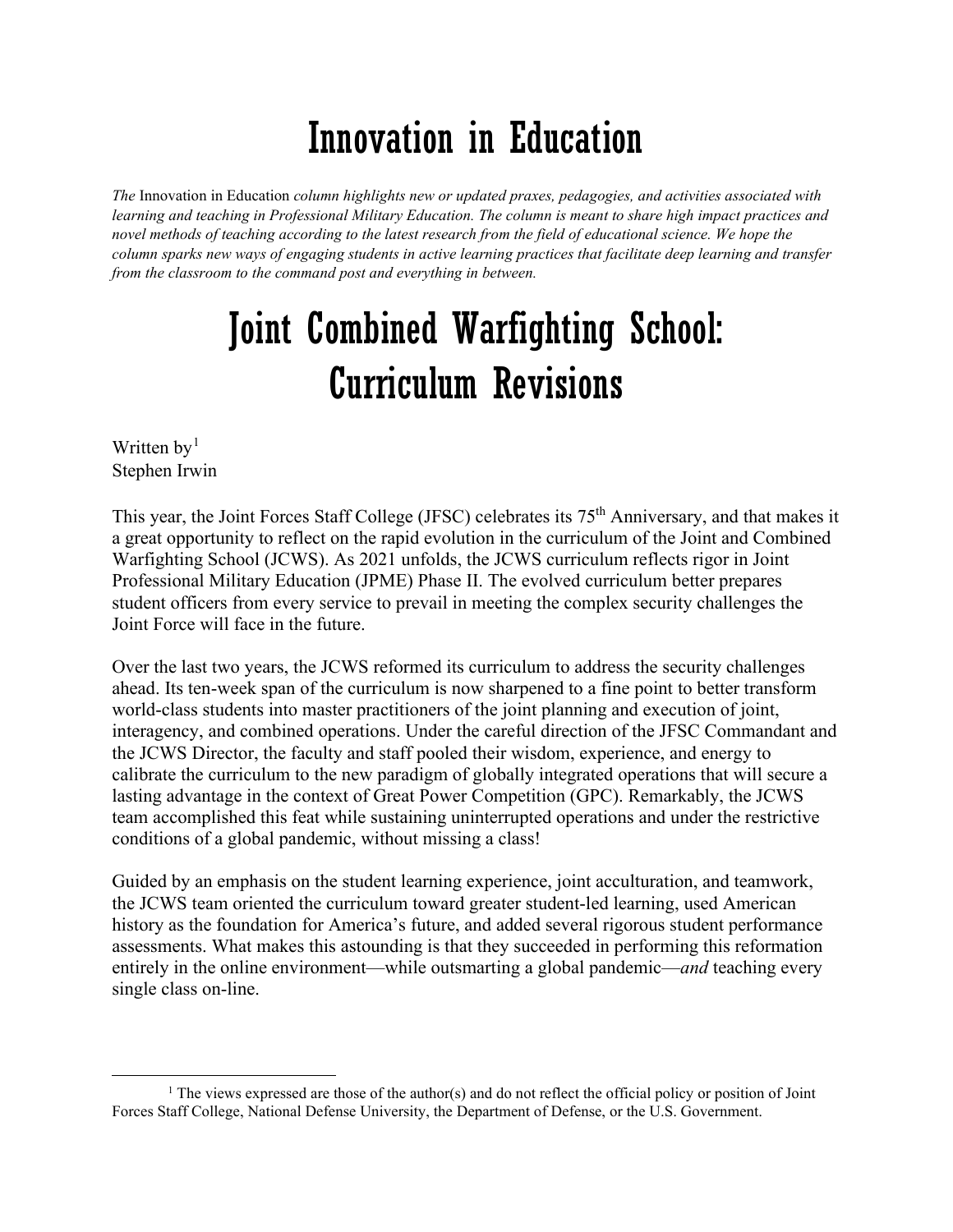In the ice-breaker exercise titled "PURPLE GUARDIAN," students are thrust into a complex joint planning scenario involving a widespread terror attack on the U.S. mainland. From the first week of JCWS, students build their capacity to work well under pressure and with responders from international, federal, state, tribal, and local levels. Following the exercise, the first course of JCWS, titled "Joint Force Fundamentals" (JFF), commences. In JFF students examine the doctrinal joint functions in the context of the global GPC at play at the time of the United States' inception. Faculty and students review the American Revolution, the Declaration of Independence, and the culminating victory in the War for Independence, the Battle of Yorktown.

They also study the U.S. Constitution, which the U.S. officers have sworn to support and defend. As students observe the global competition now ongoing between the U.S., the People's Republic of China, and the Russian Federation, they reexamine GPCs that have occurred over the last 300 years. Faculty and students also review the Civil War, WWI, WWII, the Cold War, Vietnam, the Balkan campaigns, the attacks of September 11, 2001, the Global War on Terror, and ongoing operations in Afghanistan, Iraq, and around the world. As the JFF course concludes, students become familiar with the current National Security, National Defense, and National Military Strategies.

After mastering the content of JFF and the importance of unified action amongst the military services, stakeholder agencies of the U.S. government, allies, and international- and nongovernmental organizations, students begin to design a five-year operational approach to the Combatant Commander Campaign Plan by applying elements of operational design described in the newly revised Joint Publication 5-0. Students master the elements of operational design and hone their skills as joint practitioners during the second course of the JCWS curriculum, titled Strategic Campaign Design (SCD). During SCD, students learn collaboratively as members of a joint planning group. However, students must also create their visualization of the operational environment and operational approach. Doing so challenges and strengthens student imagination, creativity, industry, and confidence. Through rigorous application exercises, they learn to become highly effective leaders and contributors within joint, interagency, and combined planning teams. In the process they learn to think more critically, more operationally, and more strategically. Faculty further cultivate student's capacity to work cooperatively in the third course of JCWS, "Integrated Contingency Planning" (ICP). In the course, students learn the seven steps of the Joint Planning Process (JPP), while creating a contingency plan to defend an allied nation from attack in the context of GPC.

In the last course of JCWS, Planning in Crisis (PIC), students execute the seven steps of the JPP under the severe time constraints of an emerging crisis. The crisis scenario takes place three years into the future and incorporates a substantial number of adversary actions below the level of conflict to create the basis for a complex attack on an ally. Under intense pressure, students must rapidly create a plan to defeat the attack. Their planning, informed by their meticulous efforts during ICP, thoughtfully considers the adversary, its great power supporter, other U.S. government stakeholders, allies, and international and non-governmental organizations. The challenging capstone exercise solidifies student confidence in their ability to lead at the operational level of war and their ability to plan successful joint operations within the context of GPC.